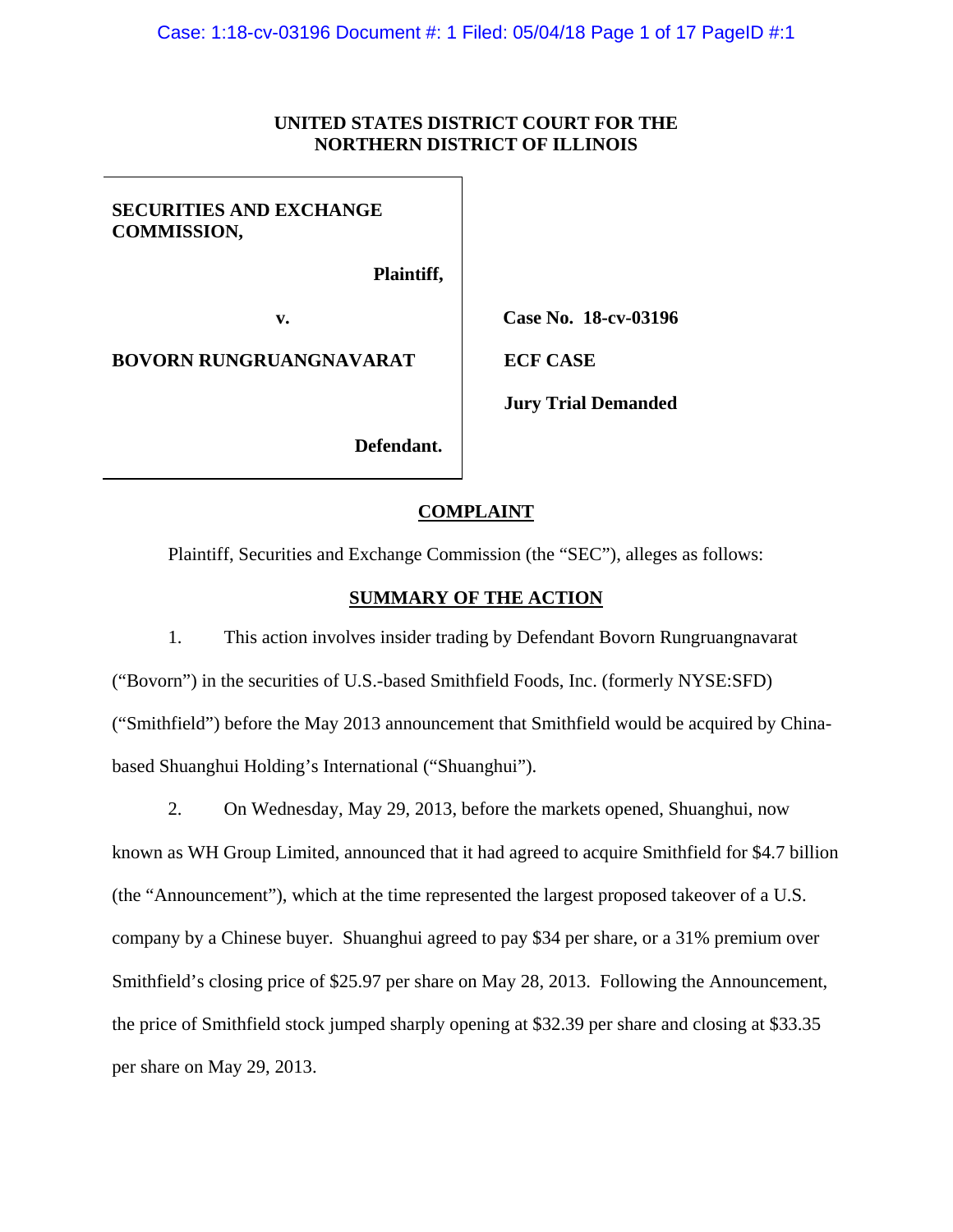### Case: 1:18-cv-03196 Document #: 1 Filed: 05/04/18 Page 2 of 17 PageID #:2

3. Between May 6, 2013 and May 28, 2013, based on the inside information that Bovorn learned from a close, personal friend who worked at an investment bank, Bovorn and his brother, Badin Rungruangnavarat ("Badin"), purchased or caused to be purchased 75,000 shares of Smithfield stock, 3,000 Smithfield call options, and 2,580 Smithfield futures contracts. Following the Announcement, Bovorn and Badin reaped illicit proceeds of approximately \$3.8 million.

4. On June 5, 2013, the SEC sued Badin for insider trading in Smithfield securities. *See SEC v. Rungruangnavarat*, 13-cv-4172 (N.D.Il.) (the "original action"). In the original action, the SEC identified a single brokerage account that accounted for many but not all of the illicit trades noted in paragraph 3 above. The SEC alleged that Badin's well-timed trades yielded gains of approximately \$3.2 million. After securing an emergency asset freeze, the SEC reached a settlement with Badin that provided for disgorgement of the then-known trading profits in the amount of \$3.2 million and a \$2 million civil penalty.

5. The SEC now charges that Bovorn, in concert with his brother Badin, used material, nonpublic information to purchase or cause to be purchased the Smithfield securities noted in the original action as well as 74,900 Smithfield shares in four additional accounts, not known at the time of the original action, that Bovorn and his brother controlled, reaping additional profits of approximately \$560,000. In total, Bovorn and Badin generated illicit gains of approximately \$3.8 million.

### **NATURE OF THE PROCEEDING AND RELIEF SOUGHT**

6. The SEC brings this action pursuant to the authority conferred upon it by Sections 21(d), 21(e), and 21A of the Securities Exchange Act of 1934 ("Exchange Act") [15 U.S.C. §§ 78u(d), 78u(e), and 78u-1]. The SEC seeks a permanent injunction against Bovorn, enjoining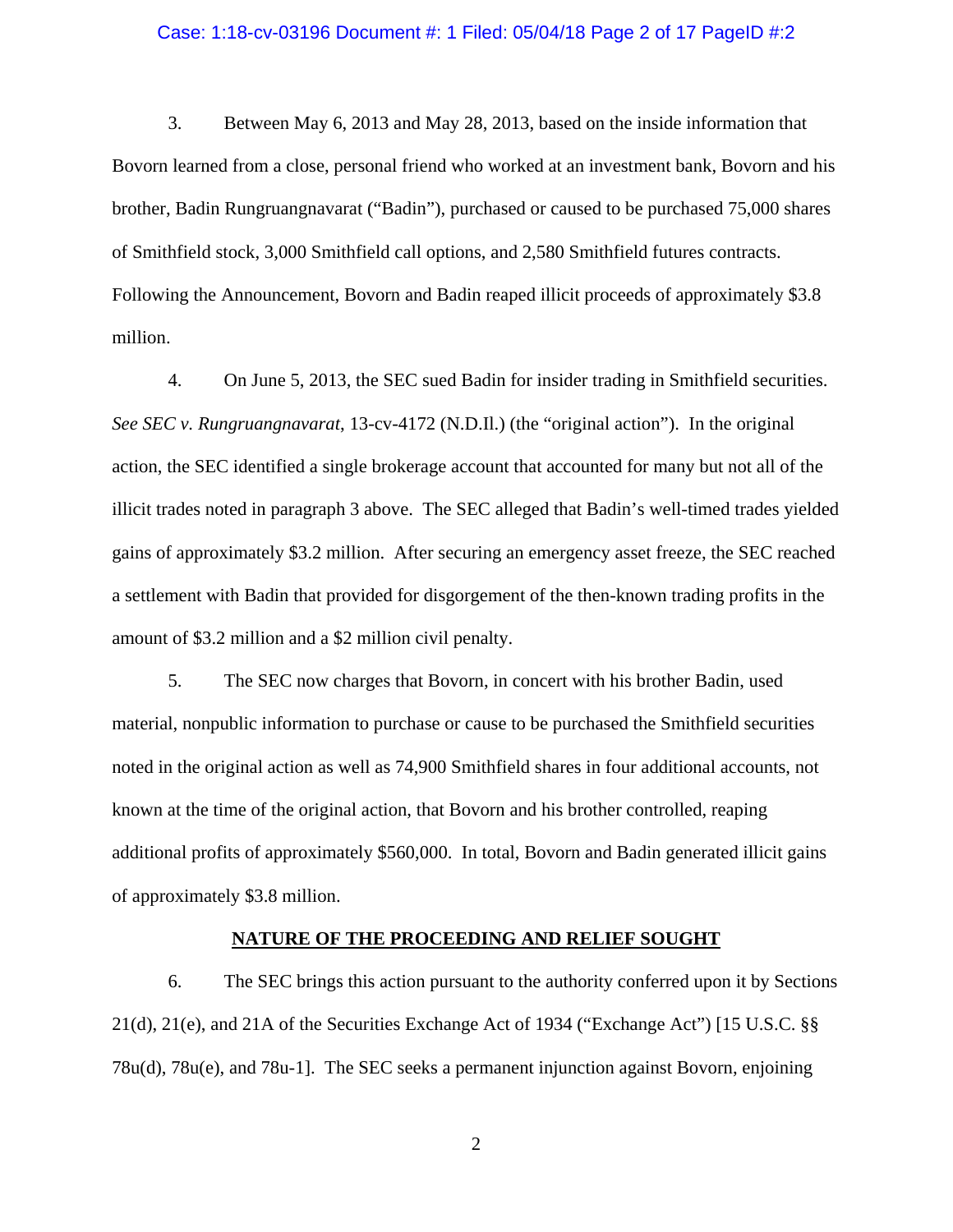### Case: 1:18-cv-03196 Document #: 1 Filed: 05/04/18 Page 3 of 17 PageID #:3

him from engaging in the transactions, acts, practices, and courses of business alleged in this Complaint; disgorgement of ill-gotten gains from unlawful insider trading activity alleged herein and not already disgorged in the original action, together with prejudgment interest; and a civil penalty against Bovorn with respect to all of the trades alleged herein pursuant to Section 21A of the Exchange Act [15 U.S.C. § 78u-1] and the Insider Trading and Securities Fraud Enforcement Act of 1988. In addition, the SEC seeks any other relief the Court may deem appropriate pursuant to Section 21(d)(5) of the Exchange Act [15 U.S.C.  $\S$  78u(d)(5)].

# **JURISDICTION AND VENUE**

7. This Court has subject matter jurisdiction over this action pursuant to Sections 21(d), 21(e), 21A, and 27 of the Exchange Act [15 U.S.C. §§ 78u(d) and (e), 78u-1, and 78aa]. Defendant has directly or indirectly made use of the means or instrumentalities of interstate commerce, or of the mails, or the facilities of a national securities exchange in connection with the acts, practices, transactions, and courses of business alleged in this Complaint.

8. Venue is proper in this Court pursuant to 28 U.S.C. § 1391(c)(3) and Section 27 of the Exchange Act [15 U.S.C. § 78aa]. Acts, practices, and courses of business constituting violations alleged herein have occurred within the Northern District of Illinois. Some of the options trading in question executed on the Chicago Board Options Exchange ("CBOE") in Chicago, Illinois, and all of the options were cleared through the Options Clearing Corporation in Chicago, Illinois. All of the single-stock futures trading in question executed on the OneChicago LLC ("OneChicago") security-futures exchange in Chicago, Illinois. Bovorn and Badin purchased or caused to be purchased Smithfield securities through an account at Interactive Brokers, LLC ("Interactive Brokers"), which has offices in Chicago, Illinois.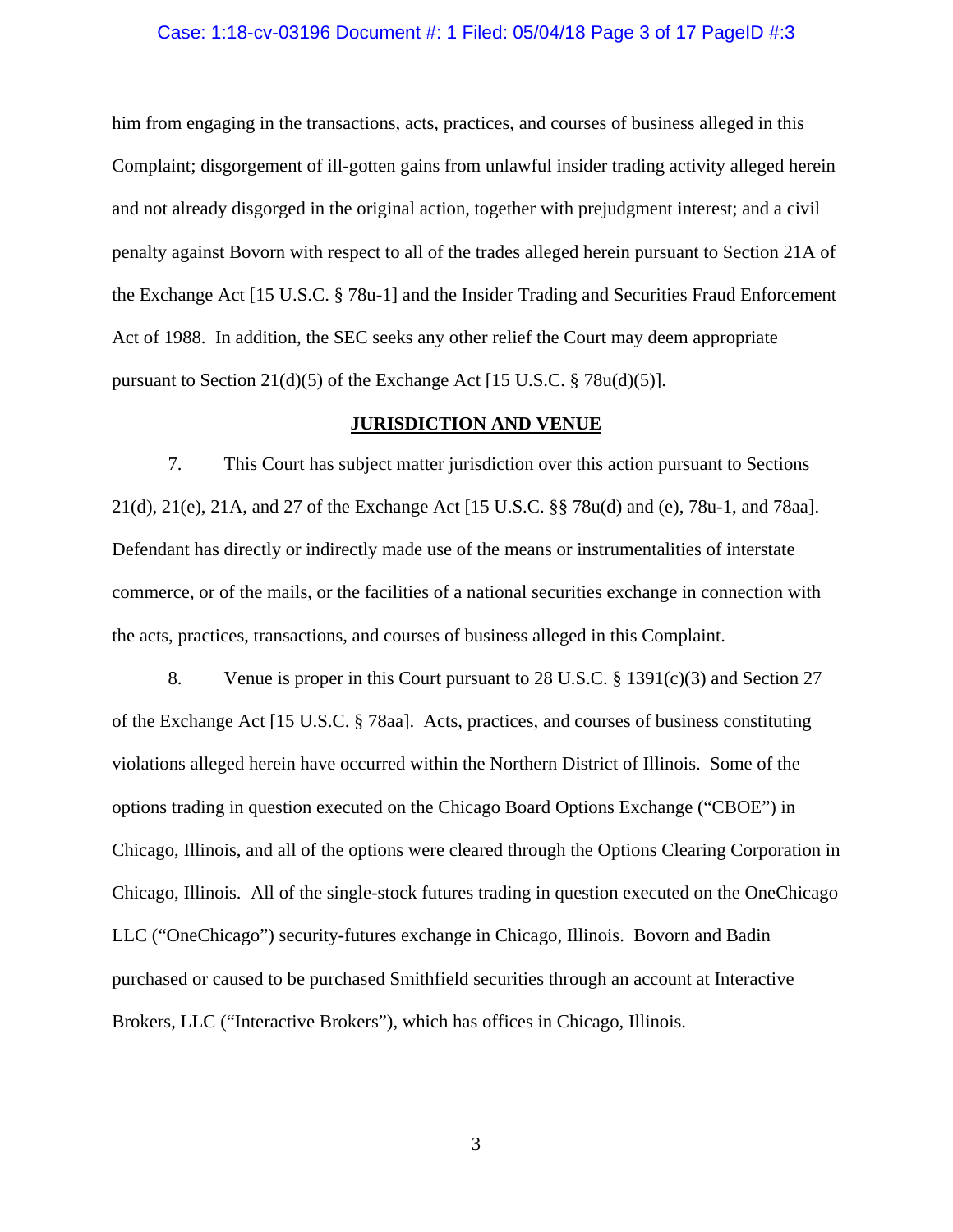Case: 1:18-cv-03196 Document #: 1 Filed: 05/04/18 Page 4 of 17 PageID #:4

# **FACTS**

# **Defendant**

9. **Bovorn Rungruangnavarat**, age 38, is a resident of Bangkok, Thailand. At all times relevant to the facts herein, he was the founder, CEO, and Managing Director of Nizza Plastics Company Limited ("Nizza Plastics"), which is a manufacturer of PVC Rigid Film that serves various industrial companies, including food packaging businesses.

# **Relevant People and Entities**

10. **Badin Rungruangnavarat**, age 35, is a resident of Bangkok, Thailand. Badin is the brother of Bovorn. As discussed above, the SEC charged Badin with insider trading on June 5, 2013, and on September 5, 2013, the U.S. District Court, with Badin's consent, entered a Final Judgment permanently enjoining Badin from violating Section 10(b) of the Exchange Act and Rule 10b-5 thereunder and ordering him to pay disgorgement in the amount of \$3.2 million and a civil penalty of \$2 million in connection with the purchases of Smithfield securities alleged in the original action.

11. **Smithfield Foods, Inc.** is a wholly owned subsidiary of Hong Kong-based WH Group Limited ("WH Group"), formerly known as Shuanghui, the largest pork company in the world. Before its acquisition, Smithfield's common stock traded on the New York Stock Exchange. Smithfield's options traded on the CBOE and its single-stock futures traded on OneChicago.

12. **Shuanghui International Holdings Ltd.** (now known as WH Group) is a Chinese meat and food processing company headquartered in Luohe, Henan, China. In January 2014, Shuanghui changed its name to WH Group.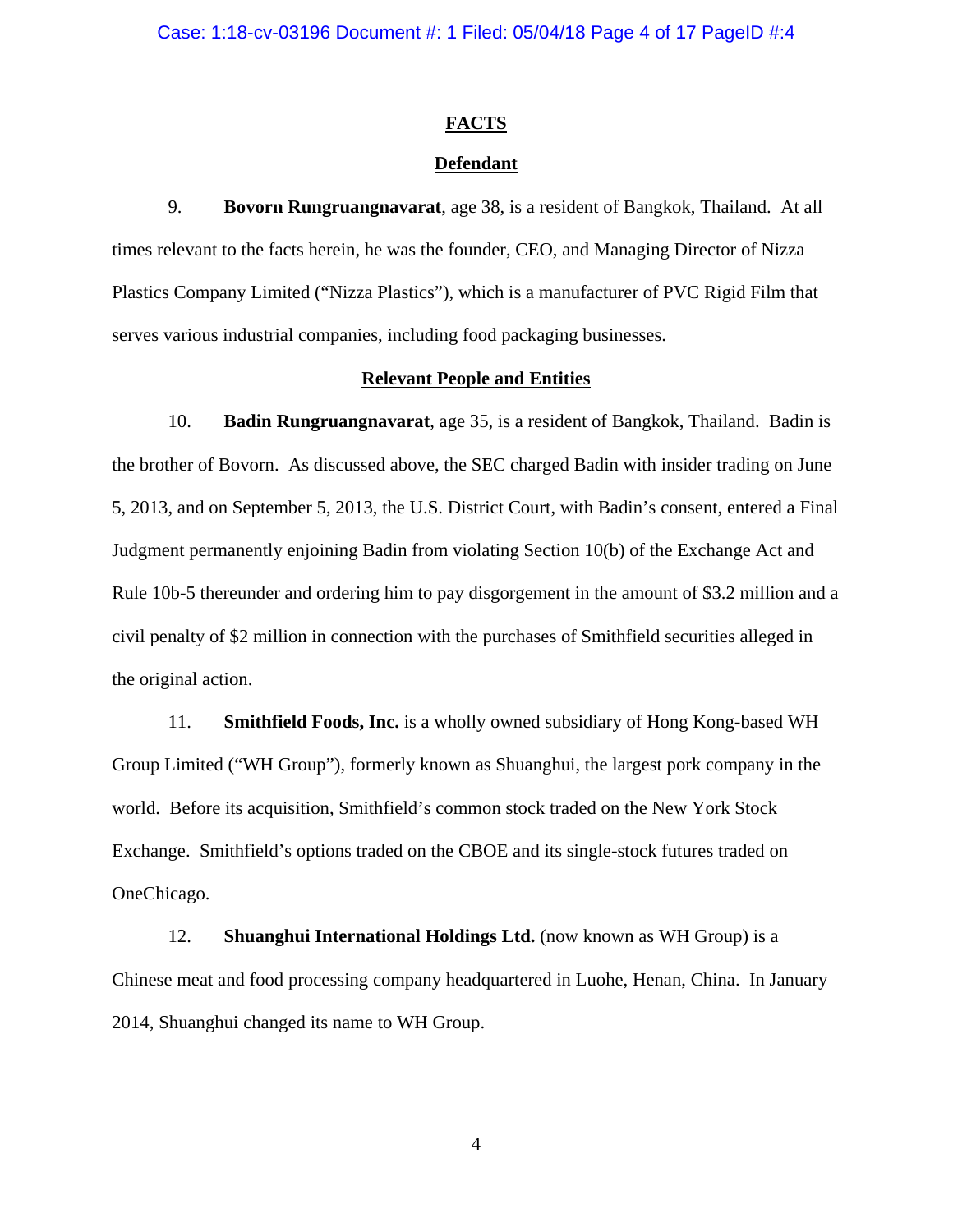### **The Smithfield Acquisition**

13. On Wednesday, May 29, 2013, Shuanghui publicly announced that it had agreed to acquire Smithfield for \$4.7 billion or \$34 per share. Following the Announcement, the price of Smithfield's stock, which had closed at \$25.97 per share on May 28, jumped and closed at \$33.35 per share on May 29, an increase of 28.4%. The stock's trading volume also increased sharply that day reaching a volume of 72.5 million shares, approximately 3,610% above its average daily trading volume for that month.

14. In the weeks leading up to the Announcement, Shuanghui was not the only company courting Smithfield. In late April and early May 2013, Smithfield had entertained other potential suitors, including a company headquartered in Bangkok, Thailand (hereinafter "Company A"). In pursuing a potential acquisition of Smithfield, Company A received financial advice from a Thailand-based investment bank (the "Thai Investment Bank"), where Bovorn's close, personal friend worked as an Associate Director (the "Investment Banker").

15. On April 24, 2013, Smithfield and its financial advisor met with the Thai Investment Bank and stated that Smithfield was willing to entertain an acquisition offer from Company A. By no later than May 3, 2013, the Thai Investment Bank had developed a plan for Company A to acquire Smithfield, including the acquisition target date, timeline, and transaction details, and presented it to Company A. On May 8, 2013, the Thai Investment Bank submitted a non-binding written proposal to Smithfield for Company A to acquire Smithfield at a price of \$31-\$35 per share. By no later than May 15, 2013, Company A and the Thai Investment Bank were given access to an electronic data room to conduct due diligence regarding Smithfield.

16. On May 22, 2013, the Thai Investment Bank delivered to Smithfield a revised non-binding written proposal in which Company A offered to acquire Smithfield for \$34.00 per share in cash. On May 25, 2013, Smithfield asked Company A to significantly accelerate the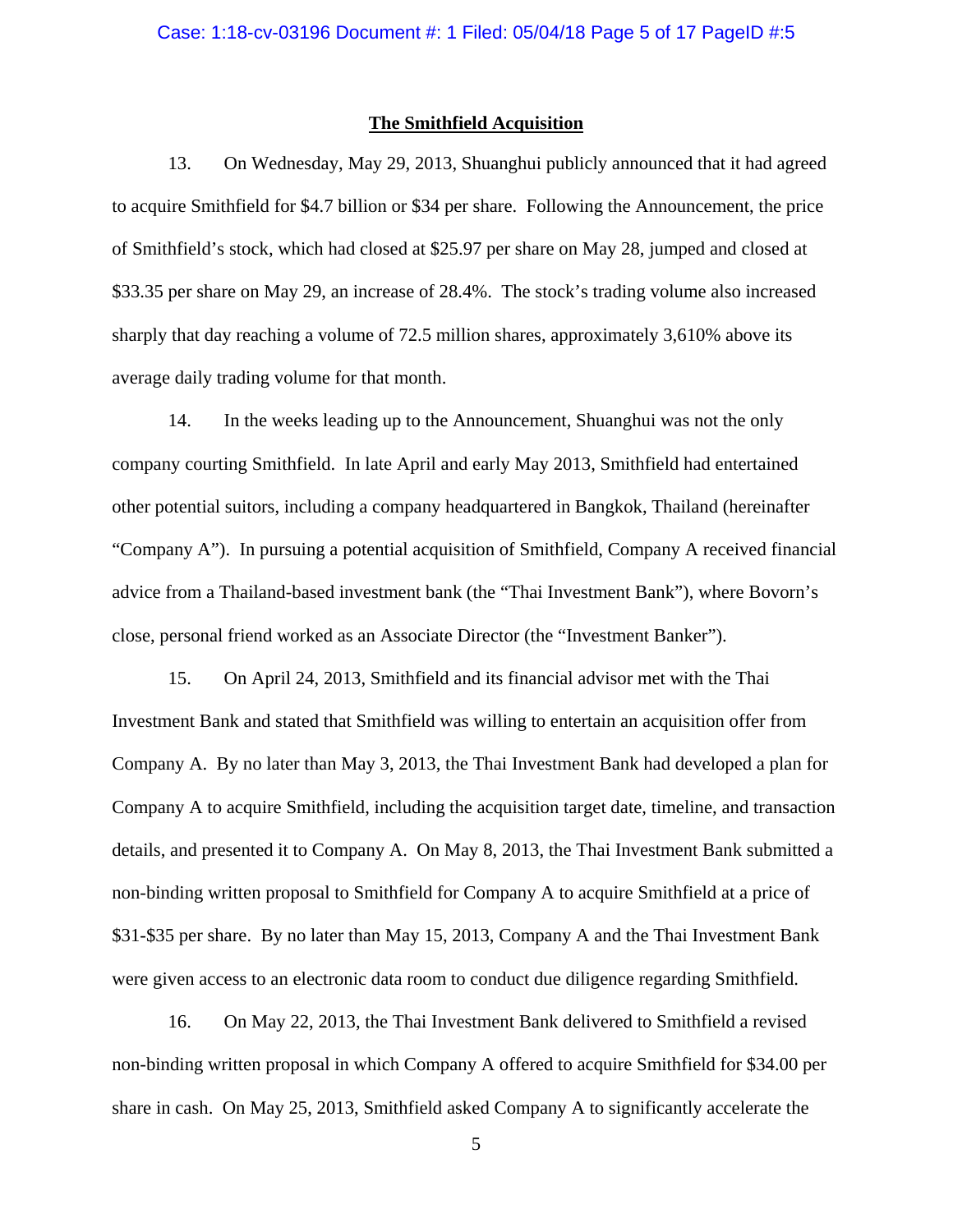### Case: 1:18-cv-03196 Document #: 1 Filed: 05/04/18 Page 6 of 17 PageID #:6

timeframe for the proposed acquisition, but Company A declined. As a result, Smithfield rejected Company A's proposal and accepted Shuanghui's offer, which was announced on May 29, 2013.

# **Bovorn and His Brother Obtained Material, Nonpublic Information**

17. At all times relevant to the facts herein, Bovorn was close, personal friends and business associates with the Investment Banker. Bovorn and the Investment Banker attended high school and college together, and from no later than 2005 through no earlier than 2008, the Investment Banker was employed as the financial controller of Bovorn's company, Nizza Plastics. In or about June 2011, Bovorn and the Investment Banker started a business purporting to be a joint venture focused on becoming a leading beverage operator in Thailand and Southeast Asia. Bovorn, Badin, and the Investment Banker were also part of a group of individuals who shared information regarding potential securities investments and engaged in currency trading and other investments.

18. Bovorn knew that the Investment Banker was employed by the Thai Investment Bank and that the Investment Banker had access to confidential information about potential business transactions.

19. By no later than April 29, 2013, during the course of his employment at the Thai Investment Bank, the Investment Banker obtained material, nonpublic information concerning Company A's potential acquisition of Smithfield. The Investment Banker owed his employer and Company A duties to maintain the confidentiality of this information and was prohibited from sharing this information outside of the bank.

20. Notwithstanding this duty, by no later than May 3, 2013, the Investment Banker conveyed material, nonpublic information about the potential Smithfield acquisition to Bovorn.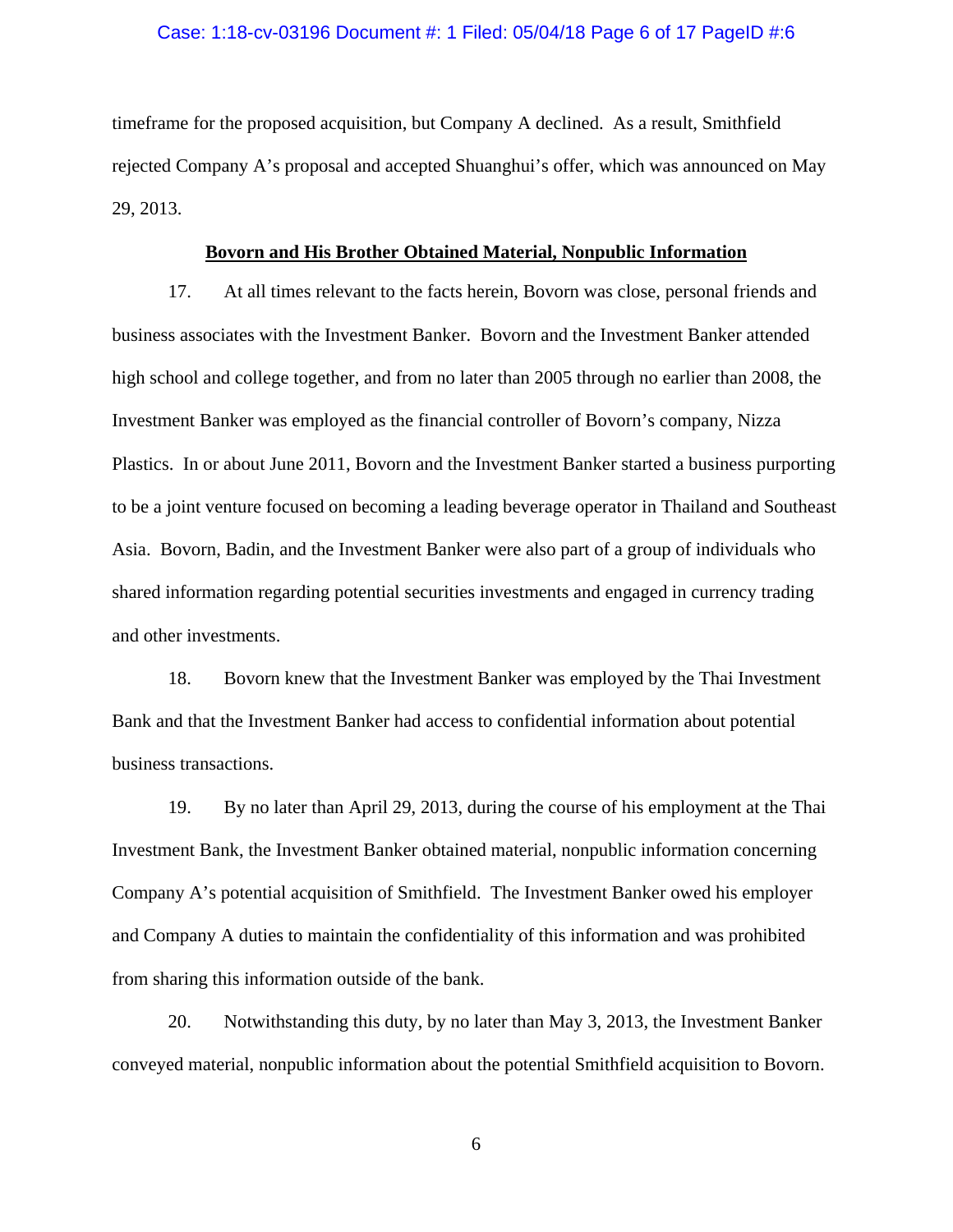# **Bovorn and His Brother Illegally Traded Smithfield Securities**

21. Based on the material, nonpublic information that the Investment Banker conveyed, Bovorn and Badin purchased or caused to be purchased 75,000 shares of Smithfield stock, 3,000 Smithfield call options, and 2,580 Smithfield single-stock futures contracts, as summarized in the following chart and as described in more detail below:

| <b>Purchase Date</b> | Quantity | <b>Type of Smithfield Security</b>       | <b>Account</b>             |
|----------------------|----------|------------------------------------------|----------------------------|
| 05/06/13             | 7,500    | <b>Shares of Common Stock</b>            | <b>EFG</b>                 |
| 05/07/13             | 19,300   | <b>Shares of Common Stock</b>            | <b>GK GOH</b>              |
| 05/08/13             | 10,000   | <b>Shares of Common Stock</b>            | <b>GK GOH</b>              |
| 05/08/13             | 15,000   | <b>Shares of Common Stock</b>            | <b>DMG</b>                 |
| 05/09/13             | 4,200    | <b>Shares of Common Stock</b>            | Nomura                     |
| 05/16/13             | 7,500    | <b>Shares of Common Stock</b>            | Nomura                     |
| 05/16/13             | 5,000    | <b>Shares of Common Stock</b>            | Nomura                     |
| 05/21/13             | 6,400    | <b>Shares of Common Stock</b>            | Nomura                     |
| 05/21/13             | 1,100    | July 2013 \$29 Call Option Contracts     | <b>Interactive Brokers</b> |
| 05/21/13             | 1,500    | July 2013 \$30 Call Option Contracts     | <b>Interactive Brokers</b> |
| 05/21/13             | 15       | July 2013 Single-Stock Futures Contracts | <b>Interactive Brokers</b> |
| 05/21/13             | 215      | Sept 2013 Single-Stock Futures Contracts | <b>Interactive Brokers</b> |
| 05/22/13             | 120      | July 2013 Single-Stock Futures Contracts | <b>Interactive Brokers</b> |
| 05/22/13             | 445      | Sept 2013 Single-Stock Futures Contracts | <b>Interactive Brokers</b> |
| 05/23/13             | 200      | July 2013 \$29 Call Option Contracts     | <b>Interactive Brokers</b> |
| 05/23/13             | 200      | July 2013 \$30 Call Option Contracts     | <b>Interactive Brokers</b> |
| 05/23/13             | 180      | Sept 2013 Single-Stock Futures Contracts | <b>Interactive Brokers</b> |
| 05/24/13             | 75       | Sept 2013 Single-Stock Futures Contracts | <b>Interactive Brokers</b> |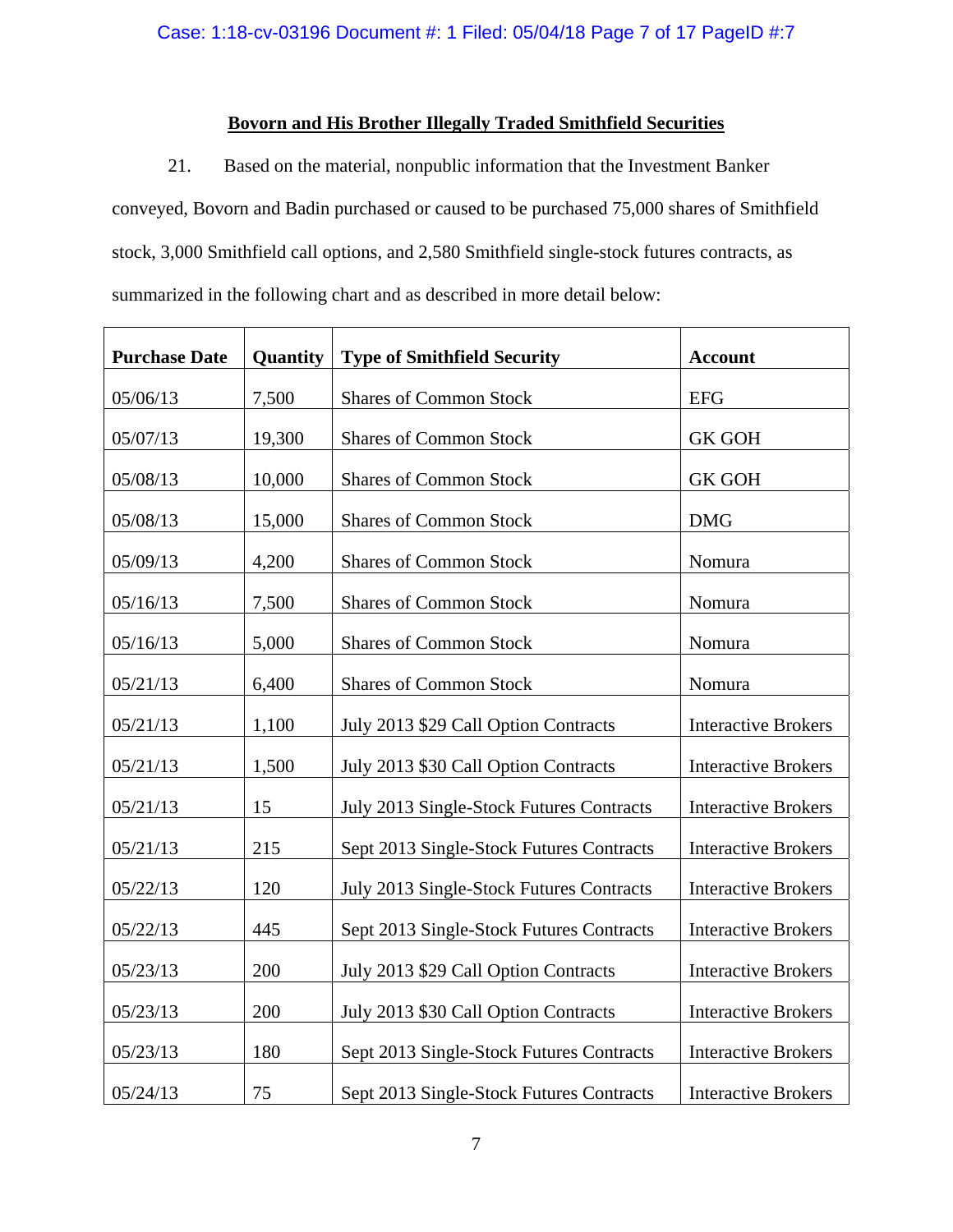### Case: 1:18-cv-03196 Document #: 1 Filed: 05/04/18 Page 8 of 17 PageID #:8

| 05/28/13 | 820 | July 2013 Single-Stock Futures Contracts | <b>Interactive Brokers</b> |
|----------|-----|------------------------------------------|----------------------------|
| 05/28/13 | 710 | Sept 2013 Single-Stock Futures Contracts | <b>Interactive Brokers</b> |
| 05/28/13 | 100 | <b>Shares of Common Stock</b>            | <b>Interactive Brokers</b> |

22. Despite Bovorn's active involvement in funding, strategizing about, and placing these trades, he avoided accumulating any Smithfield securities in brokerage accounts he held in his own name.

# **A. EFG Account**

23. On May 6, 2013, Bovorn and Badin purchased or caused to be purchased 7,500 Smithfield shares through an account at EFG Bank ("EFG") in Singapore, which was jointly held in the names of Badin and the brothers' father. Bovorn and Badin jointly paid \$191,881.13, or \$25.58 per share, to acquire the shares. Bovorn and Badin both historically communicated with the financial advisor for the account to discuss, direct, and execute trades.

# **B. GK GOH Account**

24. On May 7, 2013, Bovorn and Badin purchased or caused to be purchased 19,300 Smithfield shares in an account held in Badin's name at GK GOH Financial Services Pte. Ltd. ("GK GOH") in Singapore. Bovorn and Badin jointly paid \$495,708.57, or \$25.68 per share, to buy those shares. On May 8, 2013, Bovorn and Badin purchased or caused to be purchased another 10,000 Smithfield shares, paying \$259,917.64, or \$25.99 per share. Bovorn was an authorized trader on the account since at least August 30, 2007.

# **C. DMG Account**

25. On May 8, 2013, Bovorn and Badin purchased or caused to be purchased more Smithfield shares through an account held in Badin's name at DMG & Partners Securities Pte Ltd. ("DMG") in Singapore. That day, Badin sent an email to an account representative at DMG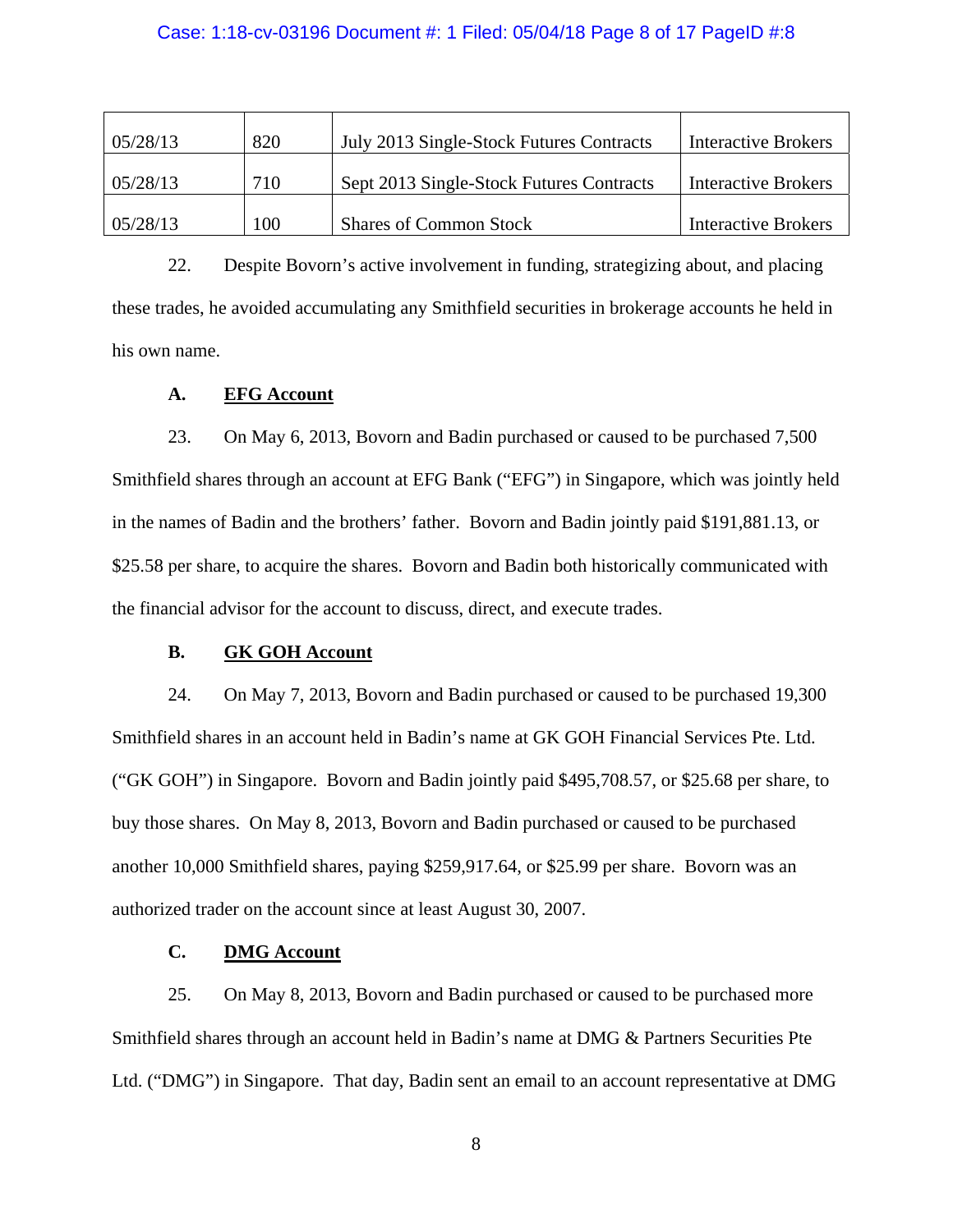#### Case: 1:18-cv-03196 Document #: 1 Filed: 05/04/18 Page 9 of 17 PageID #:9

bearing subject line "Buy US Stock," and stating, in relevant part: "My brother would like to buy US stocks as per following detail. The order to buy should be at price range not over 26."

26. The DMG representative responded requesting that Badin sign a risk warning statement. Badin forwarded the unsigned form to an email address belonging to Bovorn or his company, Nizza Plastics (the "Nizza Plastics email account"). Shortly thereafter, the Nizza Plastics email account sent Badin the executed form, purportedly bearing Badin's signature.

27. Later that day, Badin emailed the DMG representative and requested to convert the entire account balance to U.S. dollars. The DMG representative requested that Badin sign a currency conversion authorization. Badin again forwarded the unsigned form to the Nizza Plastics email account and minutes later, the Nizza Plastics email account responded with the executed document, again purportedly bearing Badin's signature.

28. Later that day, Bovorn, using an email account that he maintained for personal and business purposes ("Bovorn's email account"), sent an email to the DMG representative and inquired, "Pls check whether we can do margin trade on this stock for me." Shortly thereafter, Bovorn and Badin purchased or caused to purchased 15,000 Smithfield shares, paying \$388,741.50, or \$25.92 per share.

### **D. Nomura Account**

29. Over the next two weeks, Bovorn and Badin purchased or caused to be purchased an additional 23,100 Smithfield shares in an account held in their father's name at Capital Nomura Securities PCL ("Nomura") in Thailand. Bovorn exercised control over this account: the user login for the account was Bovorn's email account and all email communications concerning the account, including trade confirmations, were sent to Bovorn's email account.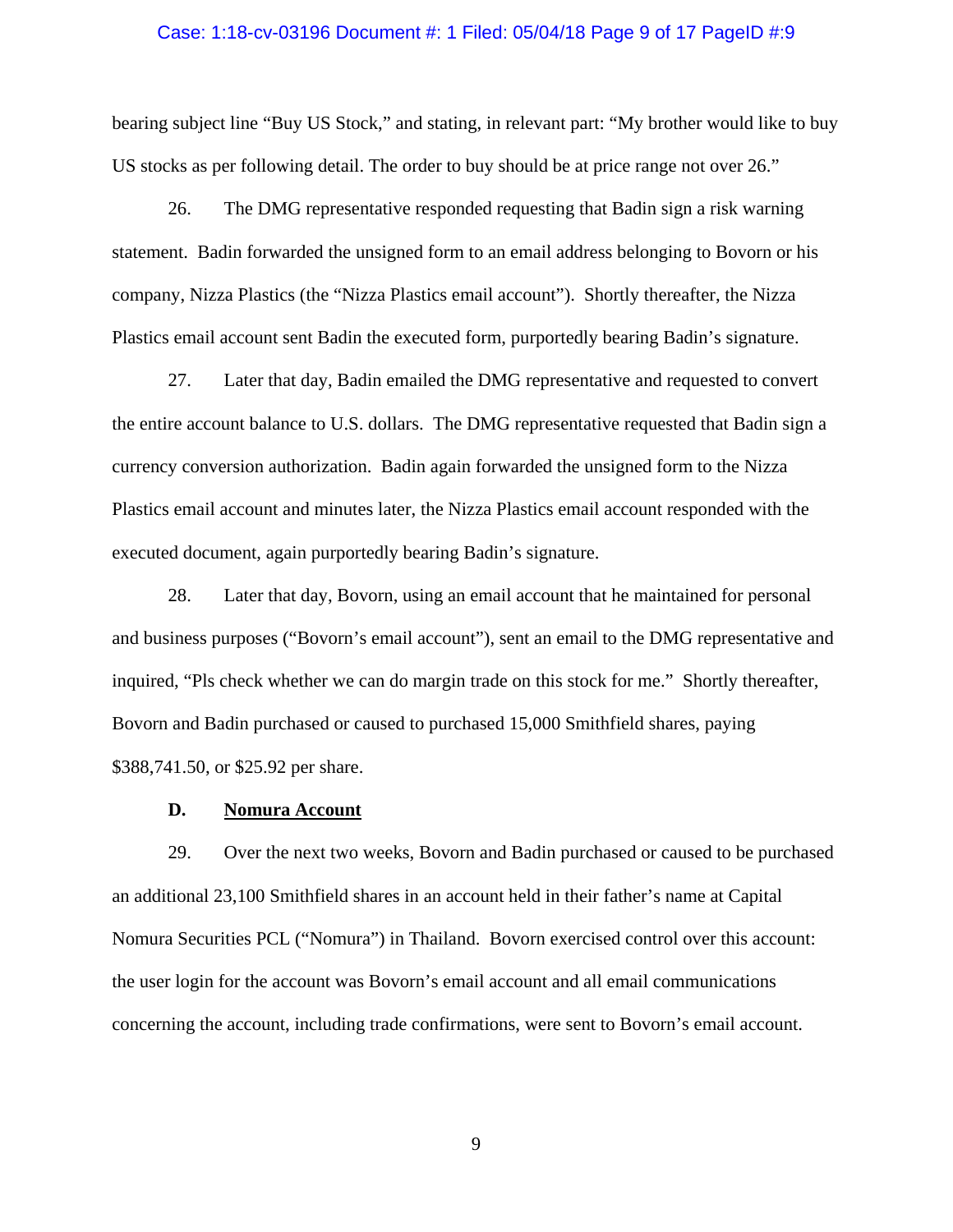#### Case: 1:18-cv-03196 Document #: 1 Filed: 05/04/18 Page 10 of 17 PageID #:10

30. On May 9, 2013, Bovorn and Badin purchased or caused to be purchased 4,200 Smithfield shares, paying \$108,360, or \$25.80 per share. The next day, May 10, 2013, a Nomura account representative sent a series of emails to Bovorn's email account attaching analysis of Smithfield stock.

31. On Thursday, May 16, 2013, Bovorn and Badin purchased or caused to be purchased 12,500 Smithfield shares, paying \$329,500, at prices ranging from \$26.30 to \$26.40 per share. On Tuesday, May 21, 2013, Bovorn and Badin purchased or caused to be purchased another 6,400 Smithfield shares, paying \$163,648, or \$25.57 per share.

32. All of the Smithfield stock purchases made in the EFG, GK GOH, DMG, and Nomura accounts were executed on U.S.-based exchanges.

# **E. Smithfield Call Options and Single-Stock Futures**

33. On May 9, 2013, the Investment Banker received an email attaching an acquisition pitch book (the "pitch book") that the Thai Investment Bank had prepared for Company A. The pitch book stated that Company A's potential acquisition of Smithfield was on an accelerated timetable and that Smithfield had already received an attractive offer from a third party. The pitch book discussed Company A making an offer to acquire Smithfield at prices in a range of \$30 to \$40 per share (the "target range").

34. By no later than May 10, 2013, Bovorn and Badin jointly decided to begin purchasing Smithfield call options and single-stock futures.

35. Equity call options give the buyer the right, but not the obligation, to purchase a company's stock at a set price (the "strike price") for a certain period of time (through "expiration"). If the call option strike price is above the price at which the underlying stock is trading, the call is "out-of-the-money" because it would be unprofitable to exercise the call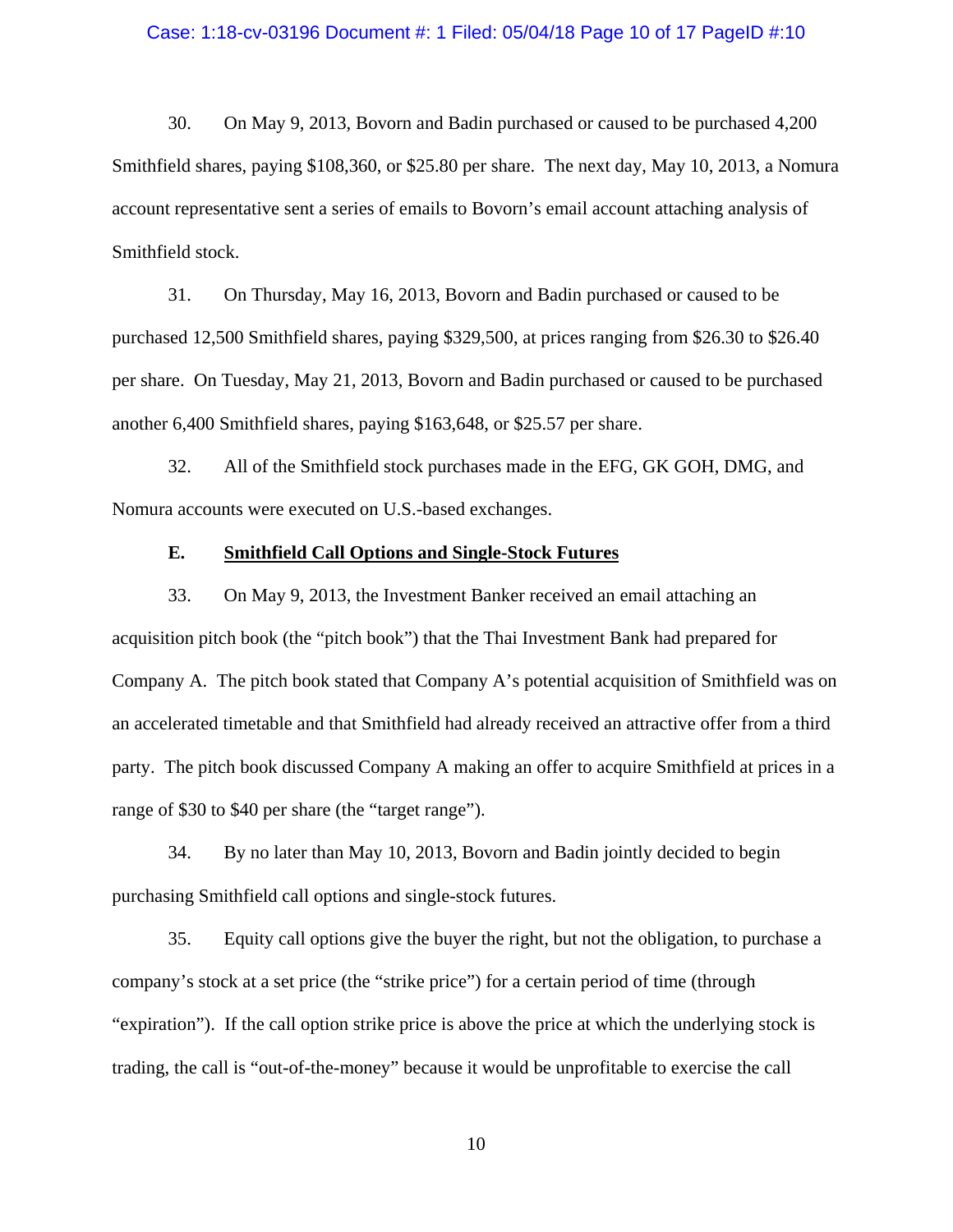#### Case: 1:18-cv-03196 Document #: 1 Filed: 05/04/18 Page 11 of 17 PageID #:11

option and pay more for the stock than it would cost to purchase it on a stock market. Conversely, if the call option strike price is below the price at which the underlying stock is trading, the call is "in-the-money." If the underlying stock price goes above the strike price of the call option before expiration, the owner can either exercise the call option and acquire the stock at the strike price or sell the call option, which would have increased in value. If the underlying stock price fails to reach the strike price and the owner has not sold the call by expiration, the call would expire worthless.

36. Single-stock futures contracts are a type of futures contract by which the buyer agrees to buy a specified number of shares of a company's stock for a set price on a specified future date. Single-stock futures typically obligate the purchaser to buy 100 shares of stock at a specified contract price. With the exception of commissions, a single-stock futures purchaser typically does not pay any money upfront at the time of purchase. Single-stock futures are rather traded on margin, thus offering the buyer increased leverage at the expense of taking on greater risk.

37. On May 10, 2013, Badin sent an email to Bovorn's email account bearing the subject line, "Call Option," and attaching a link to an Investopedia article discussing the potential profits that a trader could realize by purchasing the call options of a company before it was acquired. The article stated that to be profitable the call option's strike price should be below the acquisition offer price.

38. Bovorn forwarded the email containing the Investopedia article to the Investment Banker, with whom Bovorn had been communicating about Smithfield.

39. On May 10, 2013, Bovorn and Badin submitted an online application to open a brokerage account with Interactive Brokers in Badin's name. Over the next several days, Bovorn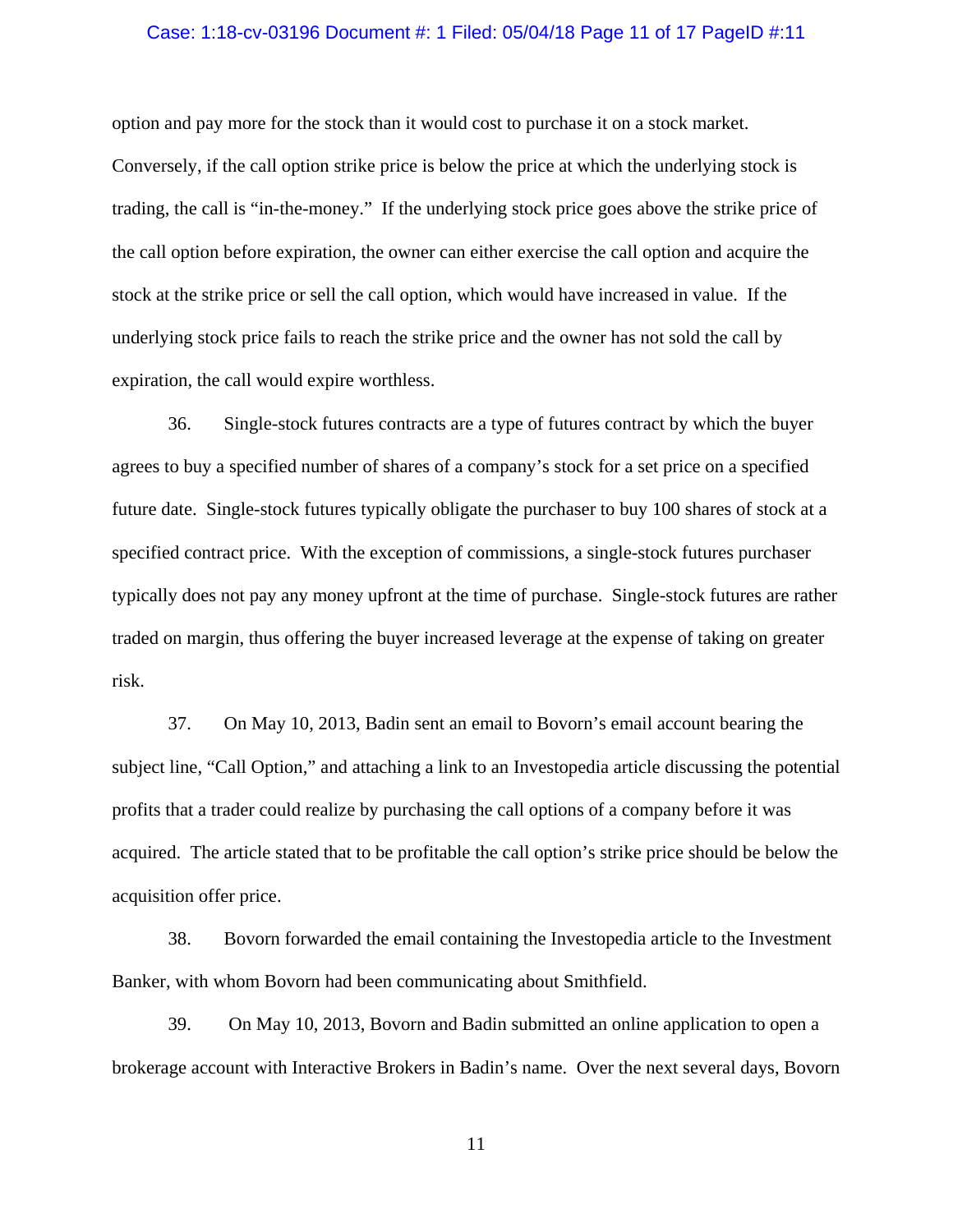#### Case: 1:18-cv-03196 Document #: 1 Filed: 05/04/18 Page 12 of 17 PageID #:12

and Badin exchanged emails containing research on the available Smithfield call options series with different strike prices and expirations.

40. On or about May 18, 2013, Badin received an email confirmation that the Interactive Brokers account had been approved to trade options and single-stock futures and immediately forwarded the email to Bovorn's email account. Minutes later, Badin also emailed the secure account login information and instructions to Bovorn's email account, stating "[u]se this one for login everytime."

41. Beginning on May 21, 2013 and continuing through May 28, 2013, Bovorn and Badin purchased or caused to be purchased 1,300 Smithfield call options with a strike price of \$29 and an expiration date in July 2013, 1,700 Smithfield call options with a strike price of \$30 and an expiration date in July 2013, 955 Smithfield single-stock future contracts with an expiration date in July 2013, 1625 Smithfield single-stock future contracts with an expiration date in September 2013, and 100 shares of Smithfield common stock. All of the call options and stock purchases were executed on U.S.-based exchanges. The single-stock futures orders were all executed on OneChicago, the only U.S.-based exchange for trading single-stock futures.

42. Bovorn and Badin jointly paid \$91,933.02 to purchase the call options and \$2,611.82 to purchase the 100 Smithfield shares. For the single-stock futures, they were required to pay only de minimis commissions totaling approximately \$906 and provide margin of 20% of the cumulative notional value of the Smithfield single-stock futures contracts (i.e., \$6,713,150) in the account, or approximately \$1.34 million.

43. In several instances, Bovorn caused large sums of money—at least \$2 million in total—to be wired from Nizza Plastics into the Interactive Brokers account. The purpose of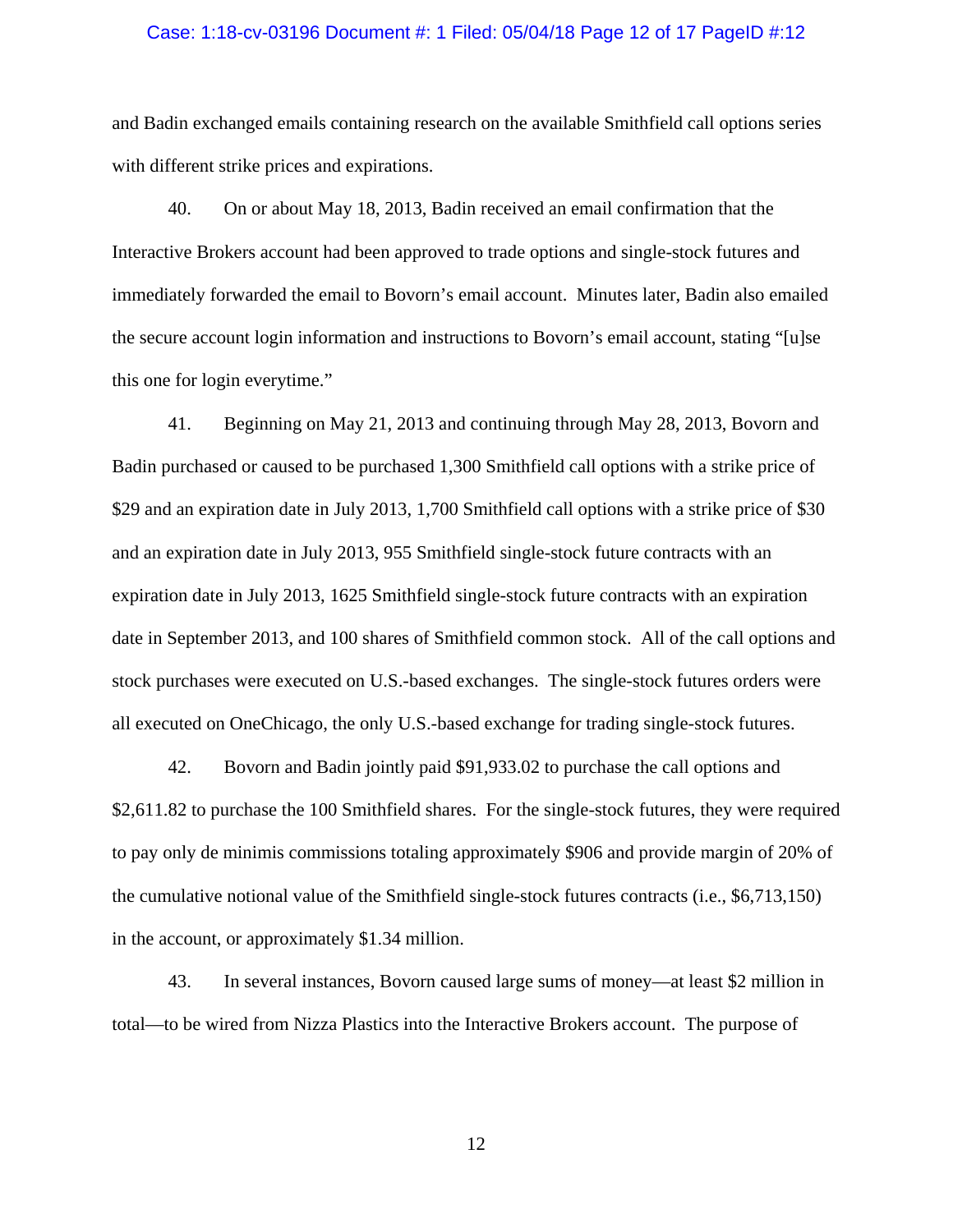#### Case: 1:18-cv-03196 Document #: 1 Filed: 05/04/18 Page 13 of 17 PageID #:13

these wires was to ensure that the account maintained sufficient margin, as described above, to purchase Smithfield single-stock futures contracts.

44. On May 21, 2013, Bovorn caused a bank account held in the name of Nizza Plastics (the "Nizza Plastics bank account") to wire \$500,000 into the Interactive Brokers account. Later that day, Bovorn and Badin purchased or caused to be purchased 15 July 2013 and 215 September 2013 Smithfield single-stock futures contracts.

45. The next day, May 22, 2013, Bovorn caused the Nizza Plastics bank account to wire another \$500,000 into the Interactive Brokers account. Later that day, Bovorn and Badin purchased or caused to be purchased 120 July 2013 and 445 September 2013 Smithfield singlestock futures contracts.

46. On May 28, 2013—the last trading day before the Announcement—Bovorn caused the Nizza Plastics bank account to send two wires totaling \$1,000,000 into the Interactive Brokers account. Bovorn and Badin purchased or caused to be purchased 820 July 2013 and 710 September 2013 Smithfield single-stock futures contracts.

47. All of the Smithfield call options that Bovorn and Badin purchased or caused to be purchased were "out-of-the-money" at the time of purchase with strike prices ranging from \$29 to \$30, and all of the call options contracts were set to expire on July 20, 2013. At all times between May 21 and May 28, 2013, the strike prices of the call options contracts were higher than the price at which Smithfield shares were trading at the time. For that time period, the price of Smithfield shares ranged between an intraday low of \$25.11 per share on May 23 and an intraday high of \$26.27 per share on May 28, 2013. Moreover, none of the call options had strike prices greater than the floor of the \$30 to \$40 target range contained in the pitch book received by the Investment Banker.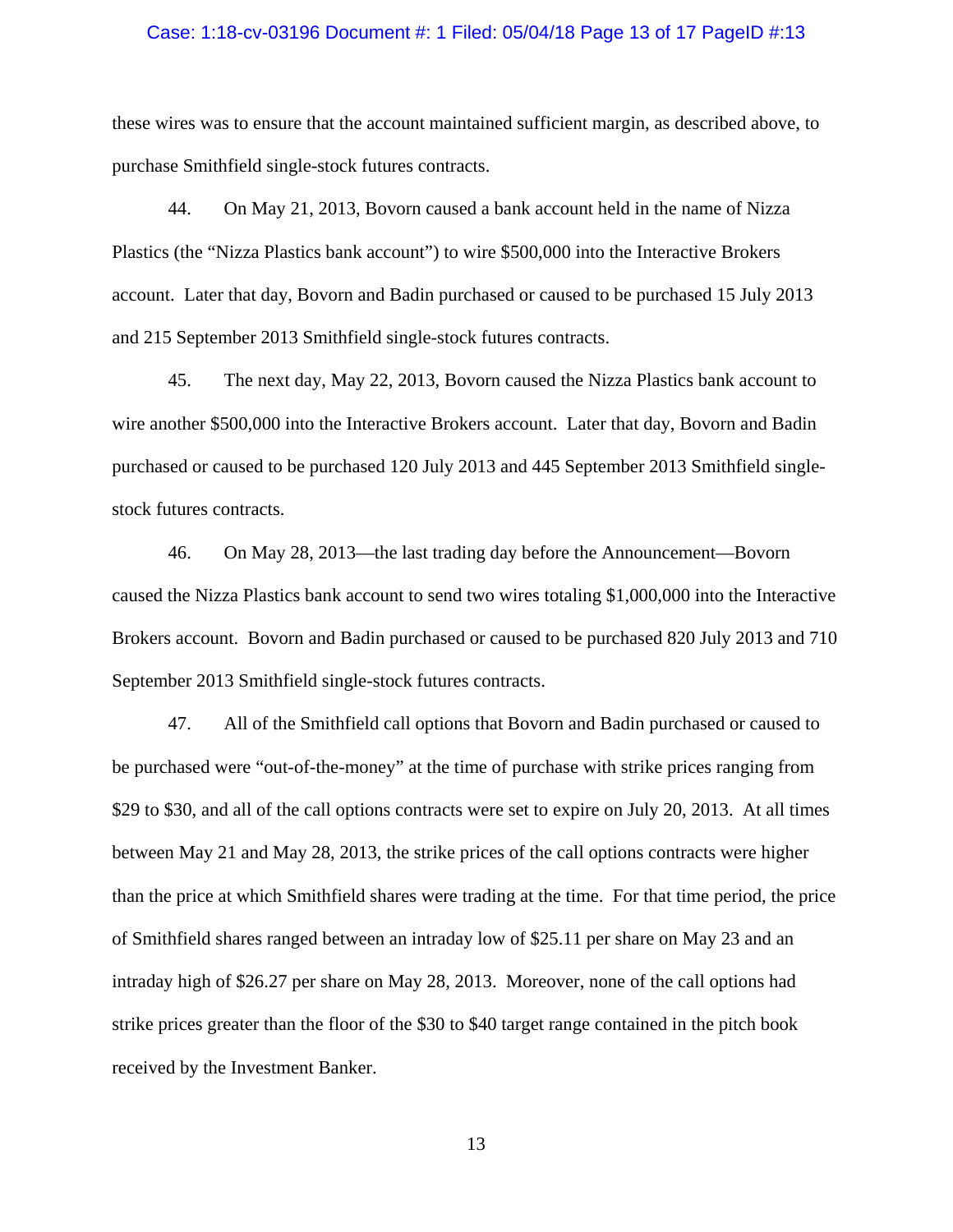#### Case: 1:18-cv-03196 Document #: 1 Filed: 05/04/18 Page 14 of 17 PageID #:14

48. All of the call options that Bovorn and Badin purchased or caused to be purchased represented a substantial percentage of the total cleared volume (i.e., the total number of transactions filled on Smithfield options contracts) of those options from May 21 through May 28, 2013, as well as for the entire month of May. For example, the 1,300 July \$29 call options represented 83.12% of the total cleared volume for that series. The 1,700 July \$30 call options represented 99.59% of the total cleared volume.

49. The single-stock futures purchases represented an even greater percentage of the market. The purchases represented 100% of the total cleared volume in Smithfield single-stock futures. Moreover, before those purchases, there had not been one Smithfield single-stock futures trade in 2013, and thus Bovorn and Badin had to effectively launch a market in the product.

50. In total, with the 3,000 call options (the right to purchase 100 shares per contract), 2,580 single-stock futures (the obligation to take delivery of 100 shares per contract), and the 75,000 shares, Bovorn and Badin controlled the equivalent of approximately 655,000 Smithfield shares or 32.5% of the average daily trading volume of Smithfield stock during May 2013.

51. After the announcement of Smithfield's acquisition on May 29, 2013, the value of the Smithfield securities position that Bovorn and Badin purchased or caused to be purchased over the course of just three weeks more than doubled in value yielding illicit profits of approximately \$3.8 million as of the close of market trading that day.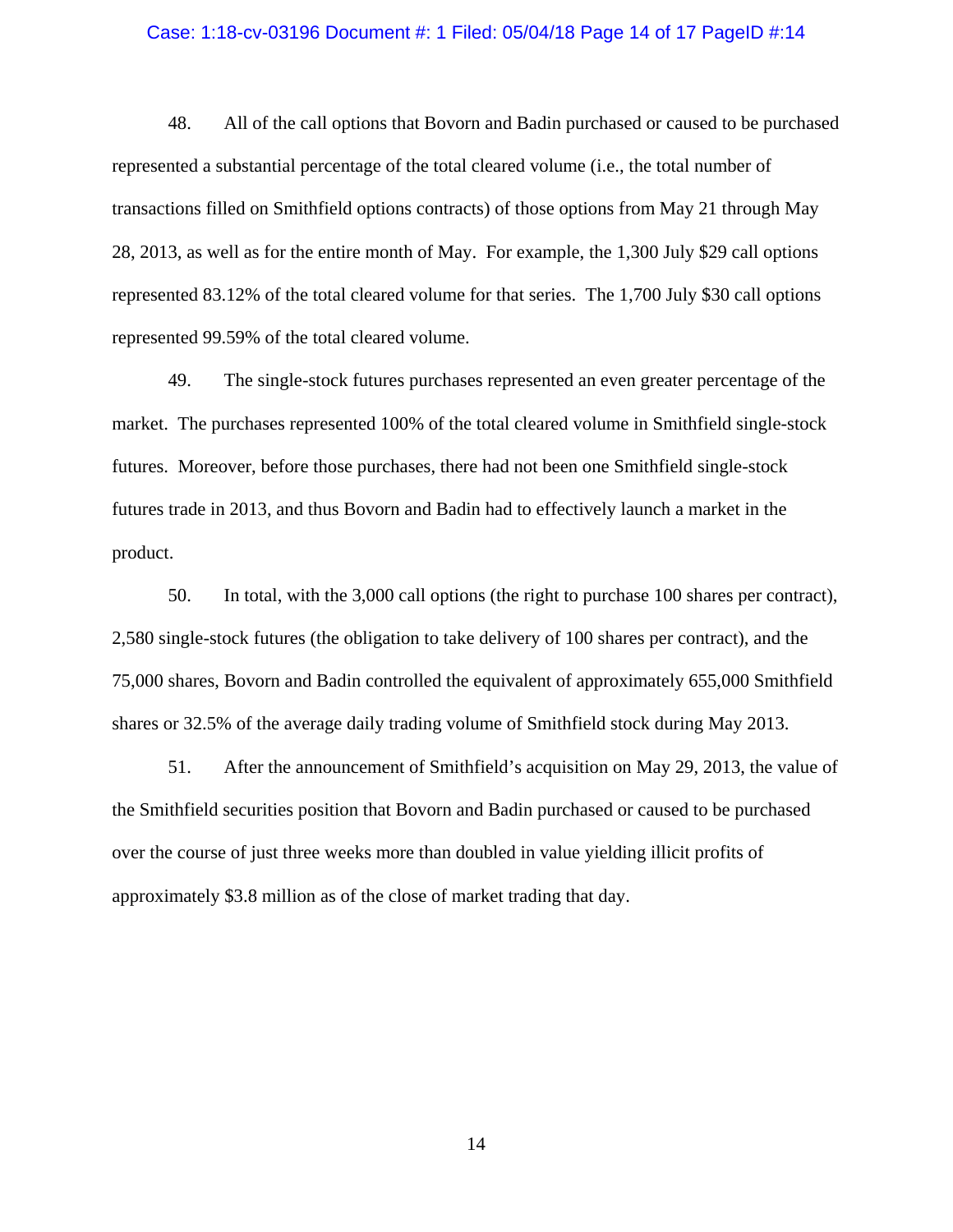# **CLAIMS FOR RELIEF**

# **CLAIM I Violation of Section 10(b) of the Exchange Act and Rule 10b-5 Thereunder**

52. The SEC realleges and incorporates by reference each and every allegation in paragraphs 1-51, inclusive, as if they were fully set forth herein.

53. The Investment Banker possessed material, nonpublic information concerning the potential acquisition of Smithfield and owed a duty, or an obligation arising from a similar relationship of trust and confidence to the Thai Investment Bank and to its client, Company A, to keep that information confidential and to refrain from tipping it to others.

54. The Investment Banker breached his duties to the Thai Investment Bank and to Company A for his own benefit by conferring a gift of confidential information on Bovorn who was a longtime, personal friend, former employer, business colleague, and someone with whom the Investment Banker exchanged investment ideas.

55. Bovorn purchased, caused to be purchased, or tipped his brother Badin to purchase Smithfield stock, call options, and single-stock futures, as set forth above, while in knowing possession or while recklessly not knowing he was in possession of material, nonpublic information.

56. Bovorn knew, was reckless in not knowing, should have known, or consciously avoided knowing that this information was disclosed to him in breach of a duty or a similar relationship of trust and confidence and that the tipper received a personal benefit.

57. At all times relevant to this Complaint, Bovorn acted knowingly or recklessly.

58. By virtue of the foregoing, Bovorn, in connection with the purchase or sale of securities, by the use of the means or instrumentalities of interstate commerce, or of the mails, or a facility of a national securities exchange, directly or indirectly: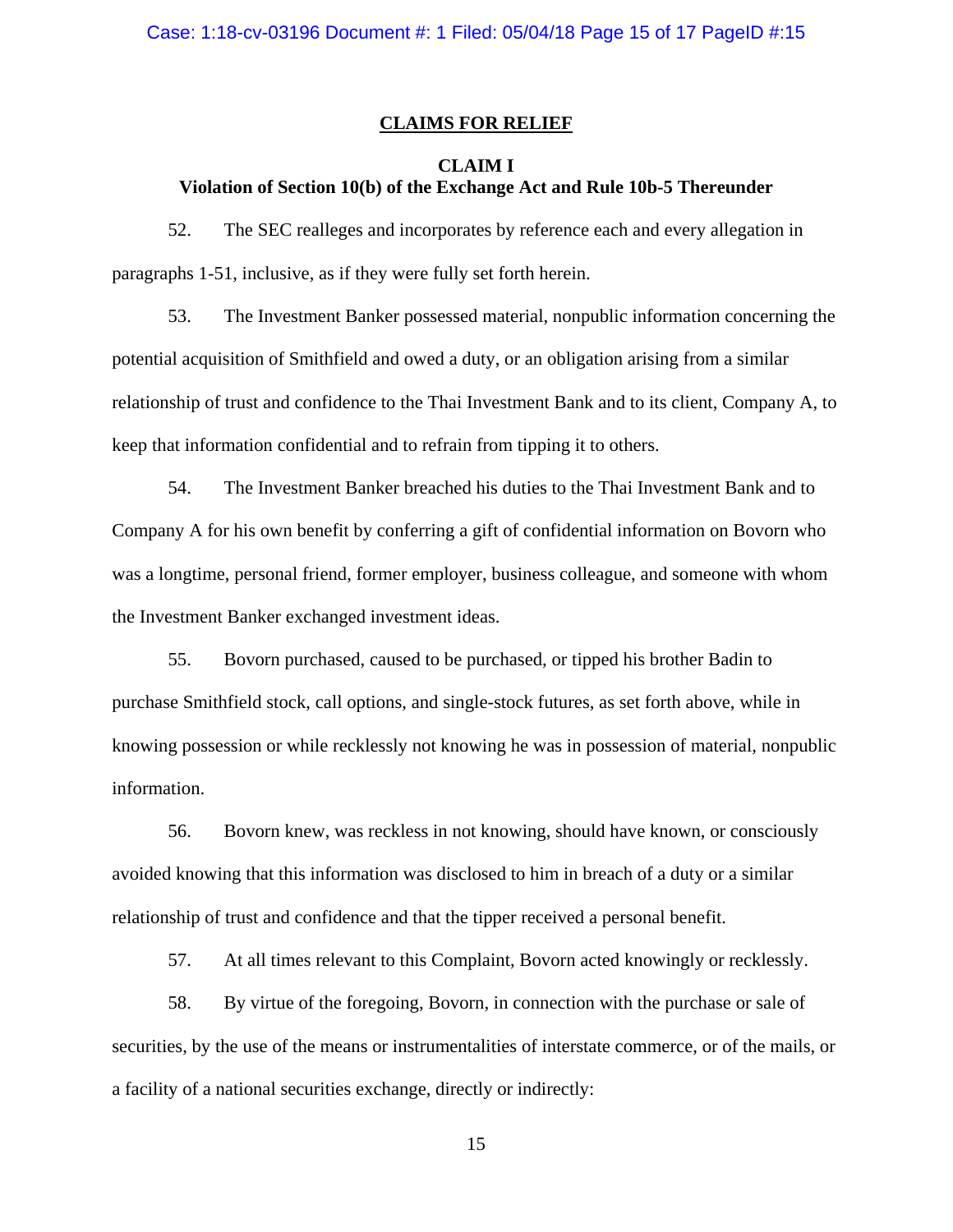- a) employed devices, schemes, or artifices to defraud;
- b) made untrue statements of material fact or omitted to state materials facts necessary in order to make the statements made, in the light of the circumstances under which they were made, not misleading; or
- c) engaged in acts, practices, or courses of business which operated or would have operated as a fraud or deceit upon persons.

59. By reason of the foregoing, Bovorn, directly or indirectly, violated Section 10(b) of the Exchange Act [15 U.S.C. § 78j(b)] and Rule 10b-5 [17 C.F.R. § 240.10b-5], thereunder.

### **PRAYER FOR RELIEF**

**WHEREFORE**, the SEC respectfully requests that this Court enter a Final Judgment:

### **I.**

Permanently restraining and enjoining Defendant from, directly or indirectly, violating Section 10(b) of the Exchange Act [15 U.S.C. § 78j(b)] and Rule 10b-5 [17 C.F.R. § 240.10b-5], thereunder.

# **II.**

Ordering Defendant to disgorge all ill-gotten gains or unjust enrichment not disgorged in the original action, as set forth in this Complaint, together with prejudgment interest thereon;

### **III.**

 Ordering Defendant to pay a civil penalty pursuant to Section 21A of the Exchange Act [15 U.S.C. § 78u-1] with respect to all illegal trades alleged in this Complaint; and

### **IV.**

 Granting such other and further relief as this Court may deem just, equitable, or necessary in connection with the enforcement of the federal securities laws and for the protection of